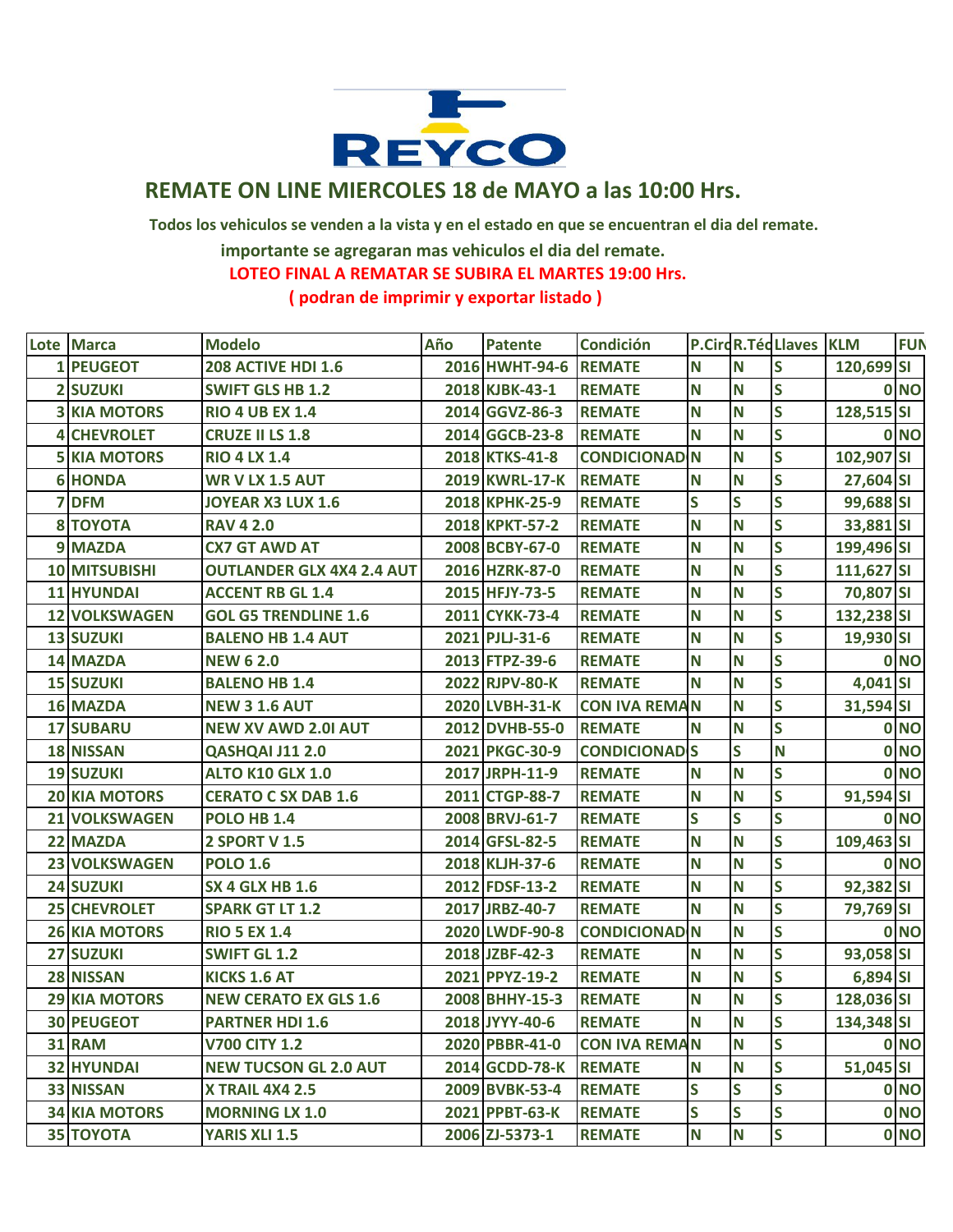| <b>36 HYUNDAI</b>    | <b>ELANTRA CN7 1.6</b>            |      | 2021 PZTD-29-0        | <b>REMATE</b>         | S            | S | S                       |            | 0 NO |
|----------------------|-----------------------------------|------|-----------------------|-----------------------|--------------|---|-------------------------|------------|------|
| <b>37 SUZUKI</b>     | <b>GRAND NOMADE GLX SPORT 4</b>   |      | 2009 BZVJ-19-8        | <b>REMATE</b>         | N            | Ν | S                       |            | 0 NO |
| <b>38 MAZDA</b>      | <b>NEW CX 5 GT 4X4 2.0 AUT</b>    |      | 2017 JKPR-47-1        | <b>REMATE</b>         | N            | Ν | S                       | 42,838 SI  |      |
| <b>39 HYUNDAI</b>    | <b>VELOSTER GLS 1.6</b>           |      | 2016 HRBK-85-7        | <b>REMATE</b>         | N            | N | S                       | 74,377 SI  |      |
| <b>40 PEUGEOT</b>    | 508 BLUE HDI 180 2.0 AUT          |      | 2021 PKVR-77-5        | <b>REMATE</b>         | N            | N | S                       |            | 0 NO |
| <b>41 HYUNDAI</b>    | <b>NEW TUCSON GL 2.0</b>          |      | 2015 GWXH-39-8 REMATE |                       | N            | Ν | $\mathsf{s}$            |            | 0 NO |
| 42 PEUGEOT           | <b>PARTNER HDI 1.6</b>            |      | 2017 JSFG-30-5        | <b>CON IVA REMAN</b>  |              | N | S                       |            | 0 NO |
| <b>43 HYUNDAI</b>    | <b>CRETA GS 1.6</b>               |      | 2020 PBXC-29-4        | <b>REMATE</b>         | N            | Ν | S                       |            | 0 NO |
| <b>44 NISSAN</b>     | QASHQAI J11 2.0                   |      | 2018 KTTB-41-3        | <b>CONDICIONAD N</b>  |              | Ν | S                       | 21,578 SI  |      |
| <b>45 NISSAN</b>     | <b>VERSA SENCE 1.6</b>            |      | 2013 FLWZ-98-7        | <b>REMATE</b>         | N            | N | S                       | 203,313 SI |      |
| <b>46 CHERY</b>      | <b>TIGGO 2 GLS 1.5</b>            |      | 2021 PDLG-35-8        | <b>REMATE</b>         | N            | N | S                       |            | 0 NO |
| <b>47 NISSAN</b>     | <b>QASHQAI ADVANCE 2.0</b>        |      | 2016 JBKL-79-6        | <b>CON IVA COND N</b> |              | N | S                       | 56,263 SI  |      |
| <b>48 MAZDA</b>      | ALL NEW CX 5 R 2.0 AUT            |      | 2018 KSBW-28-7        | <b>REMATE</b>         | N            | Ν | S                       | 37,309 SI  |      |
| <b>49 MG</b>         | <b>GS 4X4 1.5 AUT</b>             |      | 2019 LRGY-95-7        | <b>REMATE</b>         | N            | Ν | S                       |            | 0 NO |
| 50 JAC               | - 0 -                             | 2017 | <b>KVXW-27-0</b>      | <b>REMATE</b>         | N            | Ν | S                       |            | 0 NO |
| 51 NISSAN            | <b>XTRAIL FULL 4WD 2.5</b>        |      | 2010 CJJB-24-1.       | <b>CON IVA REMAN</b>  |              | Ν | S                       |            | 0 NO |
| <b>52 TOYOTA</b>     | <b>LAND CRUISER PRADO 2.7 AUT</b> |      | 2013 FVCF-82-9        | <b>REMATE</b>         | N            | N | S                       | 77,247 SI  |      |
| <b>53 TOYOTA</b>     | <b>RAV 4 2.0</b>                  |      | 2017 JDCC-16-K        | <b>REMATE</b>         | N            | Ν | S                       | 114,094 SI |      |
| <b>54 CHEVROLET</b>  | <b>SAIL 1.5</b>                   |      | 2021 PKYC-35-6        | <b>REMATE</b>         | N            | Ν | S                       | 19,057 SI  |      |
| <b>55 VOLKSWAGEN</b> | <b>GOL POWER 1.6</b>              |      | 2017 JRSK-11-8        | <b>REMATE</b>         | N            | Ν | S                       | 100,296 SI |      |
| <b>56 TOYOTA</b>     | <b>NEW YARIS XLI 1.5</b>          |      | 2019 KYGD-64-9        | <b>REMATE</b>         | S            | S | S                       | 50,639 SI  |      |
| <b>57 PEUGEOT</b>    | 301 HDI 92HP 1.6                  |      | 2020 LWCT-71-6        | <b>REMATE</b>         | N            | Ν | S                       |            | 0 NO |
| <b>58 NISSAN</b>     | <b>VERSA SENSE 1.6</b>            |      | 2020 LVTH-15-4        | <b>CONDICIONAD N</b>  |              | Ν | S                       |            | 0 NO |
| <b>59 CITROEN</b>    | <b>C3 HDI 1.5</b>                 |      | 2020 PDYR-13-2        | <b>REMATE</b>         | N            | N | S                       | 31,386 SI  |      |
| <b>60 VOLKSWAGEN</b> | <b>SAVEIRO D CAB 1.6</b>          |      | 2021 PLRF-82-2        | <b>REMATE</b>         | N            | Ν | S                       | 66,715 SI  |      |
| <b>61 KIA MOTORS</b> | <b>SPORTAGE LX 2.0 AUT</b>        |      | 2016 HZZV-21-7        | <b>CONDICIONAD N</b>  |              | N | S                       | 82,768 SI  |      |
| <b>62 NISSAN</b>     | <b>NP300 2.3</b>                  |      | 2016 JDCS-91-3        | <b>CONDICIONAD S</b>  |              | S | S                       |            | 0 NO |
| 63 RAM               | <b>VAN 1000 CARGO XL 1.6</b>      |      | 2019 LPFB-30-3        | <b>REMATE</b>         | S            | S | S                       |            | 0 NO |
| <b>64 SUZUKI</b>     | <b>GRAND NOMADE 4WD 2.4</b>       |      | 2019 LSHL-55-4        | <b>REMATE</b>         | N            | Ν | S                       | 23,958 SI  |      |
| <b>65 HAVAL</b>      | H6 ELITE 1.5 AUT                  |      | 2020 LVYX-79-9        | <b>REMATE</b>         | S            | S | $\mathsf{s}$            | 9,270 SI   |      |
| <b>66 NISSAN</b>     | <b>QASHQAI AWD 2.0 AUT</b>        |      | 2017 JSDL-57-7        | <b>CONDICIONAD N</b>  |              | N | $\overline{\mathbf{S}}$ | 65,270 SI  |      |
| <b>67 PEUGEOT</b>    | <b>208 ALLURE HDI 1.4</b>         |      | 2014 GSBB-67-5        | <b>REMATE</b>         | N            | N | S                       |            | 0 NO |
| <b>68 SKODA</b>      | <b>RAPID SPACEBACK 1.4</b>        |      | 2019 LVHR-42-7        | <b>REMATE</b>         | N            | N | S                       |            | 0 NO |
| 69 MITSUBISHI        | <b>MONTERO 3.8</b>                |      | 2008 BDPH-73-1        | <b>REMATE</b>         | S            | S | S                       |            | 0 NO |
| <b>70 RENAULT</b>    | <b>OROCH ZEN 1.6</b>              |      | 2019 LGZF-22-1        | <b>REMATE</b>         | N            | N | S                       | 8,334 SI   |      |
| <b>71 SUZUKI</b>     | <b>GRAND NOMADE GLX SPORT 2</b>   |      | 2010 CLXT-95-9        | <b>REMATE</b>         | N            | N | S                       |            | 0 NO |
| <b>72 SUBARU</b>     | <b>XV AWD 2.0</b>                 |      | 2013 FKGG-18-3        | <b>REMATE</b>         | N            | N | $\mathsf{s}$            | 149,331 SI |      |
| <b>73 PEUGEOT</b>    | <b>2008 ACTIVE 1.6</b>            |      | 2018 JZWD-81-5        | <b>REMATE</b>         | N            | N | S                       |            | 0 NO |
| 74 NISSAN            | QASHQAI J11 2.0                   |      | 2021 PPYL-39-7        | <b>CONDICIONAD N</b>  |              | N | $\mathsf{s}$            | 7,487 SI   |      |
| 75 NISSAN            | <b>KICKS 1.6</b>                  |      | 2021 PTLX-83-5        | <b>REMATE</b>         | S            | S | S                       |            | 0 NO |
| <b>76 PEUGEOT</b>    | <b>308 ALLURE VTI 1.6</b>         |      | 2013 FWTK-65-K        | <b>REMATE</b>         | N            | N | N                       |            | 0 NO |
| 77 MAZDA             | ALL NEW 2 SPORT HB 1.5            |      | 2016 JBPX-13-7        | <b>REMATE</b>         | N            | N | N                       |            | 0 NO |
| 78 JAC               | A 137 SPORT 1.3                   |      | 2011 DHWK-19-3        | <b>REMATE</b>         | N            | N | $\mathsf{s}$            |            | 0 NO |
| <b>79 LEXUS</b>      | CT200H EV HB CVT 1.8              |      | 2012 DHJL-90-K        | <b>REMATE</b>         | S            | S | $\mathsf{s}$            | 77,759 SI  |      |
| <b>80 HYUNDAI</b>    | <b>10 GLS 1.1</b>                 |      | 2013 DZZK-48-7        | <b>REMATE</b>         | $\mathsf{s}$ | N | $\mathsf{s}$            | 160,505 SI |      |
| <b>81 KIA MOTORS</b> | <b>RIO 5 EX 1.4</b>               |      | 2016 HZJJ-39-1        | <b>CONDICIONAD N</b>  |              | N | $\mathsf{s}$            |            | 0 NO |
| <b>82 KIA MOTORS</b> | <b>RIO 4 LX 1.4</b>               |      | 2019 LDHF-94-3        | <b>CONDICIONAD N</b>  |              | N | S                       |            | 0 NO |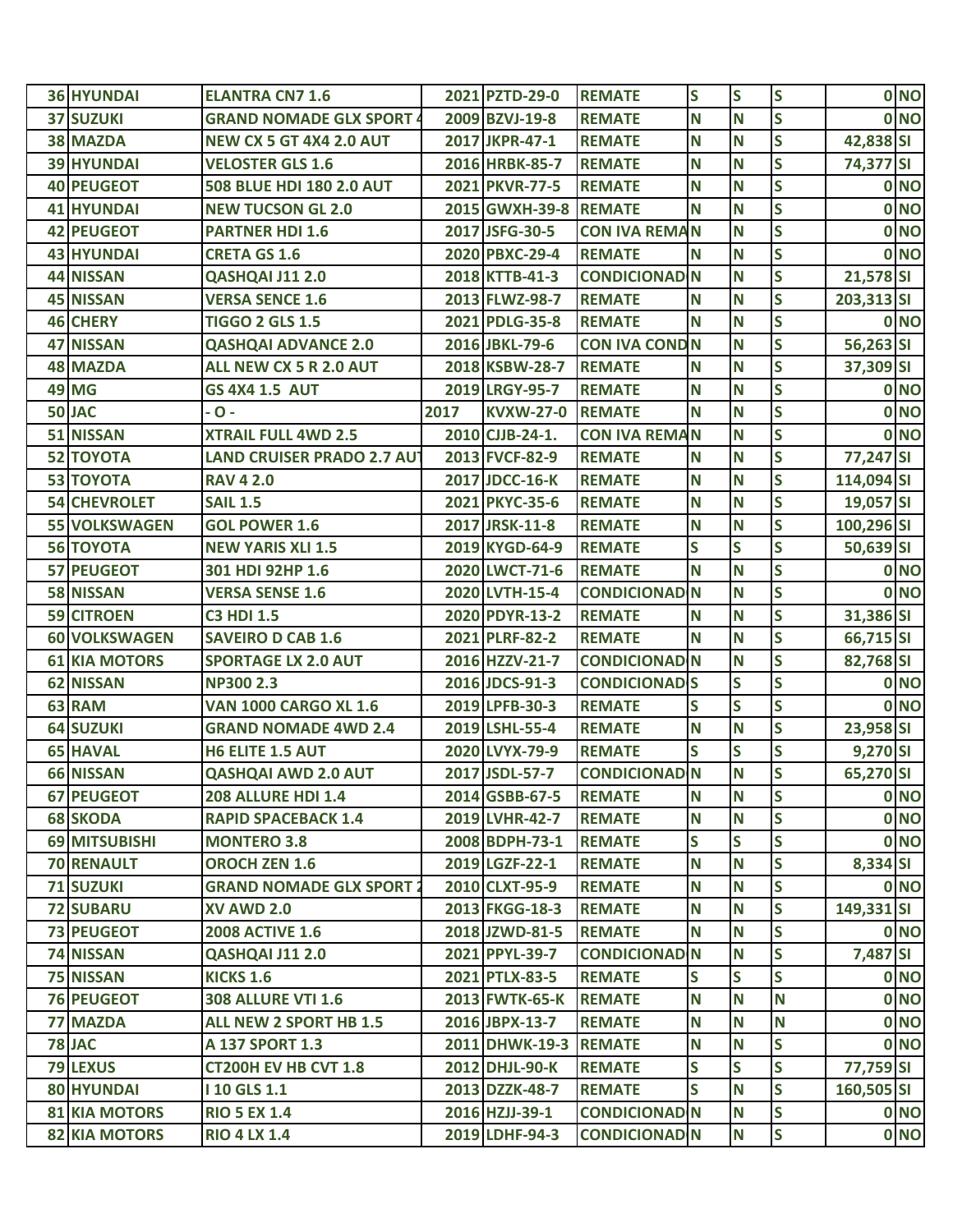| 83 MAZDA              | <b>NEW 2 SPORT HB 1.5</b>        | 2017 JSTG-13-5 | <b>REMATE</b>                | S            | S | S                       |            | 0 NO |
|-----------------------|----------------------------------|----------------|------------------------------|--------------|---|-------------------------|------------|------|
| <b>84 CHEVROLET</b>   | <b>SAIL LT 1.5</b>               | 2019 LPRD-36-4 | <b>REMATE</b>                | N            | N | S                       | 30,296 SI  |      |
| <b>85 VOLKSWAGEN</b>  | <b>GOL HB 1.6</b>                | 2021 PLZY-99-0 | <b>REMATE</b>                | N            | N | S                       | 29,107 SI  |      |
| 86 HONDA              | FIT LX 1.3 AUT                   | 2010 BYKD-39-9 | <b>REMATE</b>                | S            | S | S                       |            | 0 NO |
| <b>87 SUZUKI</b>      | <b>ALTO DLX 800CC</b>            | 2014 GGTZ-56-6 | <b>REMATE</b>                | N            | N | $\overline{\mathbf{S}}$ | 126,598 SI |      |
| <b>88 CHEVROLET</b>   | <b>SAIL 1.5</b>                  | 2020 PFXS-82-0 | <b>REMATE</b>                | N            | N | S                       | 13,294 SI  |      |
| 89 SUZUKI             | S PRESSO HB 1.0                  | 2020 PGLK-67-4 | <b>REMATE</b>                | N            | N | S                       |            | 0 NO |
| 90 HYUNDAI            | <b>VELOSTER GLS 1.6</b>          | 2015 HJVY-41-K | <b>REMATE</b>                | N            | N | S                       |            | 0 NO |
| 91 SUZUKI             | <b>SWIFT GL HB 1.2</b>           | 2018 JYCX-50-4 | <b>REMATE</b>                | S            | S | S                       |            | 0 NO |
| 92 CHEVROLET          | <b>ONIX HB 1.4</b>               | 2019 LCYZ-14-3 | <b>REMATE</b>                | N            | N | S                       |            | 0 NO |
| 93 NISSAN             | <b>VERSA SENCE 1.6</b>           | 2013 FHDX-22-4 | <b>REMATE</b>                | N            | N | S                       |            | 0 NO |
| 94 CHEVROLET          | <b>SPARK GT LT 1.2</b>           | 2020 LVYZ-49-K | <b>REMATE</b>                | N            | N | S                       | 77,247 SI  |      |
| 95 SUZUKI             | <b>SWIFT GA HB 1.2</b>           | 2020 LXRD-75-7 | <b>CON IVA REMAN</b>         |              | N | S                       | 25,916 SI  |      |
| 96 SUZUKI             | <b>BALENO GLX HB 1.4</b>         | 2021 PYXL-24-K | <b>REMATE</b>                | N            | N | S                       |            | 0 NO |
| 97 CHERY              | <b>GRAND TIGGO GLS 2.0 AUT</b>   | 2016 HTZX-83-7 | <b>CON IVA REMAN</b>         |              | N | S                       |            | 0 NO |
| 98 HYUNDAI            | <b>NEW TUCSON GL 2.0 AUT</b>     | 2015 GZGP-84-8 | <b>REMATE</b>                | N            | N | S                       | 63,446 SI  |      |
| 99 HONDA              | <b>ACCORD EX L 2.4 AUT</b>       | 2006 ZL-2861-0 | <b>REMATE</b>                | N            | N | S                       |            | 0 NO |
| <b>100 MG</b>         | <b>ZS 1.5 AUT</b>                | 2019 LHWP-46-1 | <b>REMATE</b>                | N            | N | S                       |            | 0 NO |
| 101 CITROEN           | C4 PICASSO BLUE HDI 1.6 AUT      | 2018 JYJV-47-9 | <b>REMATE</b>                | N            | N | S                       |            | 0 NO |
| <b>102 TOYOTA</b>     | <b>HI LUX 2.4</b>                | 2017 JJXJ-51-5 | <b>CONDICIONAD N</b>         |              | N | S                       |            | 0 NO |
| <b>103 FORD</b>       | <b>NEW RANGER XLT 4X4 3.2</b>    | 2021 PDGL-50-5 | <b>CON IVA REMAN</b>         |              | N | S                       |            | 0 NO |
| <b>104 JAC</b>        | S4 1.6                           | 2020 LZYF-44-5 | <b>REMATE</b>                | N            | N | S                       | 65,002 SI  |      |
| <b>105 VOLKSWAGEN</b> | <b>GOL HB 1.6</b>                | 2021 PLRZ-50-6 | <b>REMATE</b>                | N            | N | S                       | 29,963 SI  |      |
| <b>106 KIA MOTORS</b> | <b>SPORTAGE LX 2.0 AUT</b>       | 2013 FGBG-99-4 | <b>REMATE</b>                | N            | N | S                       |            | 0 NO |
| 107 CITROEN           | <b>C5 AIRCROSS BLUEHDI 1.5</b>   | 2021 PTHB-17-2 | <b>REMATE</b>                | $\mathsf{s}$ | S | S                       | 16,927 SI  |      |
| <b>108 KIA MOTORS</b> | <b>FRONTIER SR 2.5</b>           | 2017 JKSF-32-2 | <b>CONDICIONAD N</b>         |              | N | S                       |            | 0 NO |
| <b>109 FIAT</b>       | <b>FIORINO CITY 1.2</b>          | 2015 HJJR-14-5 | <b>REMATE</b>                | N            | N | S                       |            | 0 NO |
| <b>110 KIA MOTORS</b> | <b>CERATO EX 1.6</b>             | 2020 LWYJ-66-1 | <b>REMATE</b>                | N            | N | $\overline{\mathbf{S}}$ |            | 0 NO |
| 111 SUZUKI            | <b>DZIRE GL 1.2</b>              | 2021 PTWT-55-4 | <b>CON IVA REMAN</b>         |              | N | S                       |            | 0 NO |
| <b>112 KIA MOTORS</b> | <b>RIO 4 LX 1.4</b>              | 2019 LGYZ-93-7 | <b>CONDICIONAD N</b>         |              | N | S                       |            | 0 NO |
| <b>113 CHEVROLET</b>  | PRISMA 1.4                       | 2020 LZKZ-51-K | <b>CHATARRA</b>              | N            | N | N                       |            | 0 NO |
| <b>114 CHEVROLET</b>  | <b>N400 MAX 1.5</b>              | 2021 PTTY-16-8 | <b>CHATARRA</b>              | N            | N | S                       |            | 0 NO |
| <b>115 CHEVROLET</b>  | <b>TRAVERSE LT 3.6</b>           | 2018 KSHK-49-K | <b>REMATE</b>                | N            | N | $\overline{\mathsf{s}}$ |            | 0 NO |
| <b>116 TOYOTA</b>     | <b>NEW RUSH XLI 1.5 AUT</b>      | 2021 LXGK-75-5 | <b>CON IVA REMAN</b>         |              | N | S                       |            | 0 NO |
| 117 MITSUBISHI        | <b>L200 WORK CR 2.4</b>          | 2018 KRFZ-89-K | <b>CON IVA COND N</b>        |              | N | N                       |            | 0 NO |
| 118 CITROEN           | <b>C3 HDI HATCH BACK 1.5</b>     | 2019 LRLF-33-3 | <b>REMATE</b>                | N            | N | $\overline{\mathsf{s}}$ |            | 0 NO |
| <b>119 MG</b>         | <b>ZX DLX 1.5</b>                | 2021 RDRZ-96-4 | <b>CON IVA REMAN</b>         |              | N | S                       |            | 0 NO |
| 120 NISSAN            | <b>NAVARA 4X4 2.5</b>            | 2015 GYGY-45-3 | <b>REMATE</b>                | N            | N | $\overline{\mathsf{s}}$ |            | 0 NO |
| 121 CITROEN           | <b>JUMPY 2.0</b>                 | 2019 KXHR-20-1 | <b>CON IVA REMAN</b>         |              | N | N                       |            | 0 NO |
| <b>122 MITSUBISHI</b> | <b>MONTERO SPORT G2 2.5</b>      | 2013 FSDX-53-0 | <b>REMATE</b>                | S            | S | S                       |            | 0 NO |
| 123 NISSAN            | <b>X TRAIL SENSE 2.5 AUT</b>     | 2016 HYGK-91-0 | <b>CONDICIONAD N</b>         |              | N | $\overline{\mathsf{s}}$ |            | 0 NO |
| 124 NISSAN            | <b>VERSA SENSE 1.6</b>           |                | 2020 HWWP-41-K CONDICIONAD N |              | N | S                       |            | 0 NO |
| 125 PEUGEOT           | <b>EXPERT TRAVELLER BUSINESS</b> | 2017 JTWV-15-7 | <b>REMATE</b>                | S            | S | S                       |            | 0 NO |
| <b>126 HYUNDAI</b>    | <b>NEW H1 GL 2.5</b>             | 2008 BSVX-62-K | <b>REMATE</b>                | N            | N | $\overline{\mathsf{s}}$ |            | 0 NO |
| 127 PEUGEOT           | <b>EXPERT HDI 2.0</b>            | 2015 HHGF-71-1 | <b>REMATE</b>                | N            | N | S                       |            | 0 NO |
| <b>128 JAC</b>        | <b>T6 4X2 PICKUP 2.0</b>         | 2019 LCGX-11-K | <b>CHATARRA</b>              | N            | N | S                       |            | 0 NO |
| <b>129 MITSUBISHI</b> | <b>MIRAGE GLX 1.2</b>            | 2018 JZLT-61-3 | <b>REMATE</b>                | N            | N | S                       | 37,910 SI  |      |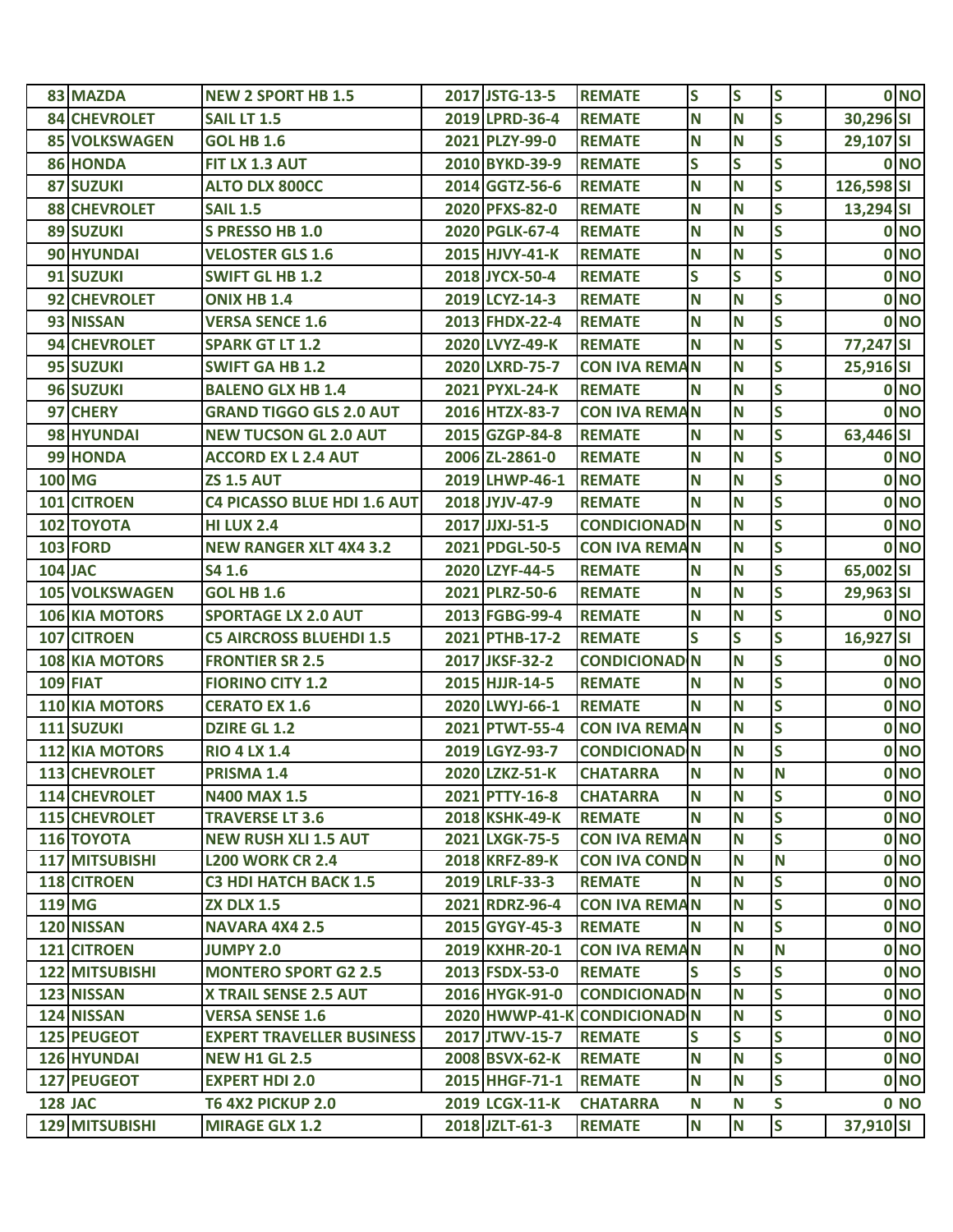| 130 HYUNDAI              | <b>10 GLS 1.1</b>               | 2013 FSSY-23-5 | <b>CON IVA REMAN</b> |   | N        | <b>S</b> |            | 0 NO |
|--------------------------|---------------------------------|----------------|----------------------|---|----------|----------|------------|------|
| 131 CHERY                | TIGGO 2 GLS CVT 1.5 AUT         | 2021 PTVF-68-0 | <b>REMATE</b>        | S | S        | S        |            | 0 NO |
| 132 NISSAN               | <b>NV350 WIDE S LONG 2.5</b>    | 2020 LXVJ-85-6 | <b>REMATE</b>        | S | S        | S        |            | 0 NO |
| <b>133 JAC</b>           | T8 CE 4X4 2.0                   | 2021 PDTG-93-8 | <b>REMATE</b>        | N | N        | S        |            | 0 NO |
| 134 DODGE                | NEW RAM1500 SLT SPORT 4X4       | 2012 DHDJ-90-5 | <b>REMATE</b>        | N | N        | S        |            | 0 NO |
| <b>135 VOLKSWAGEN</b>    | <b>AMAROK COMFORTLINE 4X4 2</b> | 2020 LXHY-26-2 | <b>CON IVA REMAN</b> |   | N        | <b>S</b> |            | 0 NO |
| 136 HONDA                | <b>CRF1100 LD</b>               | 2021 RDX-062-K | <b>REMATE</b>        | N | N        | S        |            | 0 NO |
| <b>137 HONDA</b>         | <b>CB250 TWISTER</b>            | 2022 SWB-029-2 | <b>REMATE</b>        | N | N        | S        |            | 0 NO |
| <b>138 YAMAHA</b>        | <b>MT 07</b>                    | 2018 HRS-079-2 | <b>REMATE</b>        | N | N        | N        |            | 0 NO |
| <b>139 MERCEDES BENZ</b> | <b>VITO 111 CDI</b>             | 2017 JVXP-23-6 | <b>CON IVA REMAS</b> |   | S        | <b>S</b> |            | 0 NO |
| <b>140 FORD</b>          | <b>EXPLORER LTD 4X4 3.5 AUT</b> | 2016 HVGT-67-9 | <b>REMATE</b>        | N | N        | S        |            | 0 NO |
| 141 NISSAN               | NP300 DCAB LE 4X4 2.3 AUT       | 2016 HZRV-42-1 | <b>CONDICIONAD N</b> |   | N        | S        | 129,145 SI |      |
| <b>142 SSANGYONG</b>     | <b>KORANDO XDI 2.0</b>          | 2013 FHKL-13-5 | <b>REMATE</b>        | S | S        | S        | 214,241 SI |      |
| <b>143 FORD</b>          | <b>F150 II XLT 4.6 AUT</b>      | 2007 MZ-6341-7 | <b>REMATE</b>        | N | N        | S        | 117,503 SI |      |
| 144 MAZDA                | <b>BT 50 DCAB SDX 4X4 2.2</b>   | 2015 GTSB-71-9 | <b>REMATE</b>        | N | N        | <b>S</b> |            | 0 NO |
| <b>145 MERCEDES BENZ</b> | <b>E220 CDI BLUE EFFICIENCY</b> | 2014 GTVT-69-7 | <b>REMATE</b>        | N | N        | S        |            | 0 NO |
| 146 MITSUBISHI           | L200 KATANA CRT 4X4 2.4         | 2017 JKDD-49-0 | <b>CONDICIONAD N</b> |   | N        | S        |            | 0 NO |
| 147 HONDA                | <b>PILOT 4X4 3.5 AUT</b>        | 2014 GFPK-98-9 | <b>REMATE</b>        | N | N        | <b>N</b> |            | 0 NO |
| <b>148 MERCEDES BENZ</b> | <b>A250 CGI AUT</b>             | 2015 GXFG-13-6 | <b>REMATE</b>        | N | <b>N</b> | S        | 101,486 SI |      |
| <b>149 BMW</b>           | 325IA COUPE 2.5 AUT             | 2012 DRHP-22-4 | <b>REMATE</b>        | S | S        | S        | 124,721 SI |      |
| <b>150 FORD</b>          | <b>RANGER XLT 4X4 3.2</b>       | 2017 JGCD-12-2 | <b>REMATE</b>        | N | <b>N</b> | S        |            | 0 NO |
| <b>151 BMW</b>           | X3 XDRIVE30D 3.0 AUT            | 2016 HRPV-79-8 | <b>REMATE</b>        | N | N        | S        |            | 0 NO |
| <b>152 BMW</b>           | <b>418I GRAN COUPE 1.5 AUT</b>  | 2020 PDDW-14-9 | <b>REMATE</b>        | N | N        | <b>S</b> |            | 0 NO |

## **REMATE MARKETPLACE VIERNES 20 de MAYO A LAS 10:00 Hrs.**

 **Todos los vehiculos se venden a la vista y en el estado en que se encuentran el dia del remate.**

 **Importante se agregaran mas vehiculos el dia del remate**

*Visitar la web click en REMATE VIRTUAL* 

| <b>Lote Marca</b>    | <b>Modelo</b>                      | Año | <b>Patente</b> | <b>Condición</b> |          |          | <b>P.CircR.TécLlaves</b> |
|----------------------|------------------------------------|-----|----------------|------------------|----------|----------|--------------------------|
| 1 NISSAN             | <b>QASHQAI 4X4 2.0 AUT</b>         |     | 2012 DPPZ-67-K | <b>REMATE</b>    | N        | N        | lS                       |
| 2 ΤΟΥΟΤΑ             | <b>HILUX DCAB DX 2.4</b>           |     | 2018 KFXG-22-9 | <b>CHATARRA</b>  | N        | N        | S                        |
| <b>3 RENAULT</b>     | <b>CLIO HB EXPRESSION 1.2</b>      |     | 2018 KLWP-31-3 | <b>REMATE</b>    | N        | N        | S                        |
| <b>4 SUZUKI</b>      | <b>SWIFT GL 1.2</b>                |     | 2019 KXFH-60-5 | <b>REMATE</b>    | S        | lS       | S                        |
| <b>5 CHEVROLET</b>   | <b>SAIL 1.5</b>                    |     | 2019 LJGK-85-2 | <b>CHATARRA</b>  | N        | N        | N                        |
| <b>6 HYUNDAI</b>     | <b>GRAND I10 BA GLS 1.2</b>        |     | 2020 LRSS-75-K | <b>REMATE</b>    | N        | N        | N                        |
| <b>7 SUZUKI</b>      | <b>IGNIS GLX HB 1.2 AUT</b>        |     | 2019 LPRB-99-K | <b>REMATE</b>    | N        | <b>N</b> | S                        |
| <b>8 KIA MOTORS</b>  | <b>CERATO EX 1.6</b>               |     | 2019 LSRW-81-2 | <b>REMATE</b>    | S        | S        | S                        |
| 9 CHEVROLET          | <b>SAIL 1.5</b>                    |     | 2020 LWLG-96-6 | <b>REMATE</b>    | S        | S        | S                        |
| <b>10 HYUNDAI</b>    | <b>TUCSON TL CRDI 2.0 AT</b>       |     | 2020 LXFB-51-8 | <b>REMATE</b>    | S        | S        | S                        |
| <b>11 MAZDA</b>      | <b>BT 50 DCAB 4X4 2.5 AUT</b>      |     | 2008 BGPV-15-7 | <b>REMATE</b>    | <b>N</b> | N        | S                        |
| <b>12 KIA MOTORS</b> | <b>SPORTAGE PRO EX FULL 4X4 2.</b> |     | 2010 CFRW-47-1 | <b>REMATE</b>    | S        | S        | S                        |
| <b>13 NISSAN</b>     | <b>TERRANO 2.4</b>                 |     | 2013 FDHR-41-1 | <b>REMATE</b>    | S        | S        | S                        |
| <b>14 MITSUBISHI</b> | <b>MONTERO SPORT G2 2.5</b>        |     | 2013 FPYJ-72-0 | <b>REMATE</b>    | <b>N</b> | N        | S                        |
| <b>15 MAZDA</b>      | <b>NEW 3 SPORT GT HB 2.0 AUT</b>   |     | 2015 HFTL-35-2 | <b>REMATE</b>    | <b>N</b> | <b>N</b> | S                        |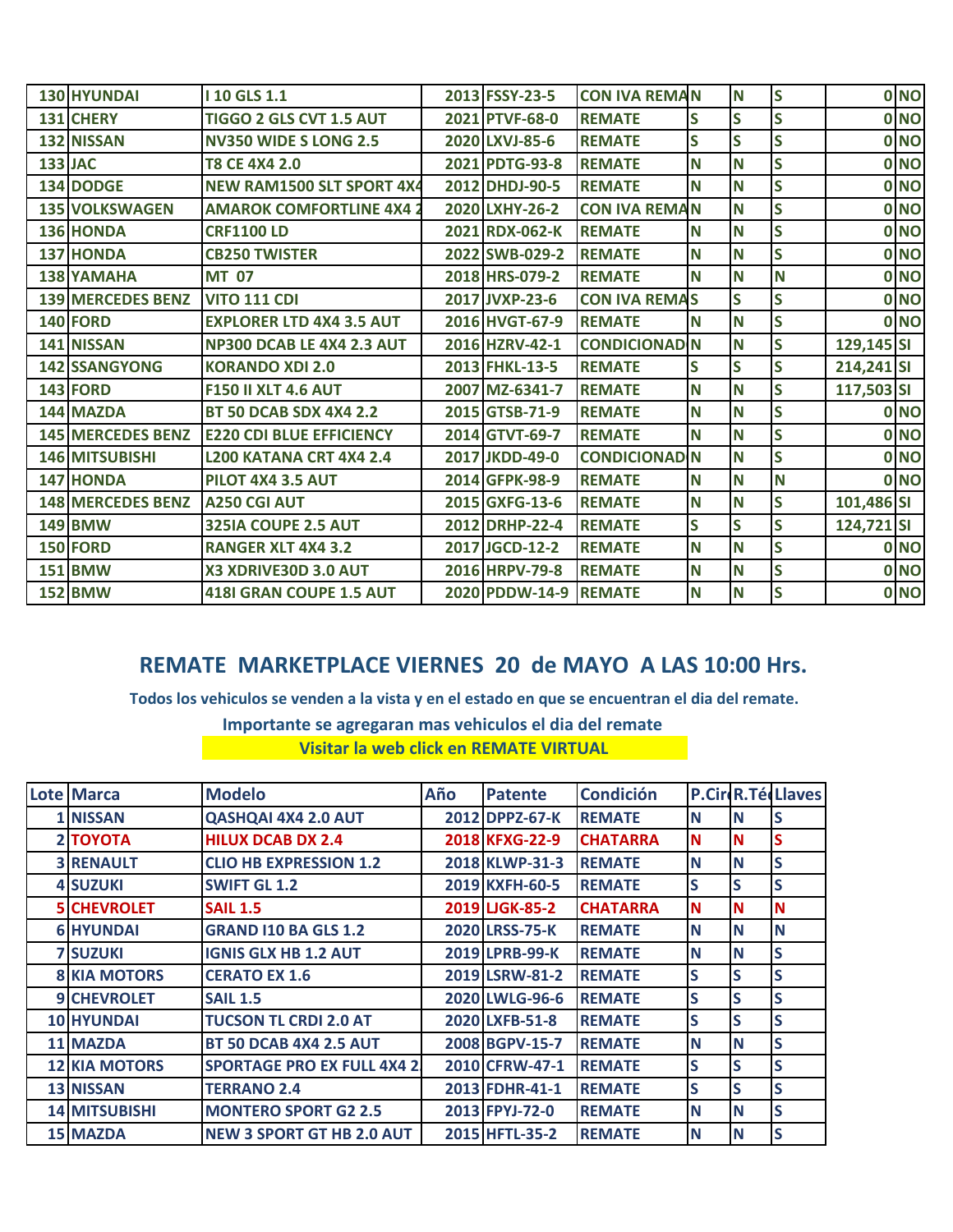| <b>16 PEUGEOT</b>    | <b>PARTNER HDI 1.6</b>          | 2016 HYJC-84-0 | <b>REMATE</b> | IN       | N  |   |
|----------------------|---------------------------------|----------------|---------------|----------|----|---|
| <b>17 KIA MOTORS</b> | <b>MORNING EX 1.2</b>           | 2018 KKTX-35-5 | <b>REMATE</b> | lS       | lS |   |
| <b>18 MITSUBISHI</b> | <b>L200 DAKAR 4X4 2.4</b>       | 2019 LCVT-85-4 | <b>REMATE</b> | S        | S  |   |
| <b>19 SUZUKI</b>     | <b>ALTO GLX HB 800 CC</b>       | 2021 PXSX-76-3 | <b>REMATE</b> | <b>N</b> | N  | N |
| <b>20 PEUGEOT</b>    | 208 PURETECH 130 EAT8 1.2 A     | 2021 PLYV-32-5 | <b>REMATE</b> | IN       | N  | S |
| 21 MAZDA             | CX 7 GT AWD 2.3 AUT             | 2009 BYFX-69-4 | <b>REMATE</b> | IN       | N  | S |
| 22 FIAT              | <b>DUCATO MULTIJET 2.3</b>      | 2014 GCGB-78-8 | <b>REMATE</b> | S        | lS |   |
| <b>23 MITSUBISHI</b> | <b>L200 KATANA CRT 4X4 2.4</b>  | 2016 HWVY-70-9 | <b>REMATE</b> | <b>N</b> | N  |   |
| <b>24 MITSUBISHI</b> | <b>L200 WORK CR 2.4</b>         | 2017 JSZY-99-9 | <b>REMATE</b> | IN       | N  | S |
| <b>25 MITSUBISHI</b> | <b>OUTLANDER 2.0</b>            | 2018 KPKS-47-9 | <b>REMATE</b> | S        | lS |   |
| <b>26 CHANGAN</b>    | <b>NEW CS35 LUXURY 1.6</b>      | 2019 KXWK-21-8 | <b>REMATE</b> | S        | lS |   |
| <b>27 NISSAN</b>     | <b>NEW PATHFINDER ADVANCE 3</b> | 2019 LLFL-29-1 | <b>REMATE</b> | S        | lS |   |
| <b>28 SUZUKI</b>     | <b>SWIFT GLS HB 1.2</b>         | 2020 PFRJ-89-6 | <b>REMATE</b> | lS       | lS |   |

Datos para transferencia:

- 1. Razón social: Remates y Corretajes S.A.
- 2. Rut: 76.339.280-5
- 3. Banco: BCI
- 4. Cuenta Corriente: 52506606
- 5. mail: info@rematesreyco.cl

## **DEVOLUCIÓN DE GARANTÍAS**

Estimados clientes las devoluciones de garantías

se realizarán los días Lunes online y Martes virtual siguiente al remate en la tarde a las 19:00 horas

\* No se aceptará garantías en depósitos por caja \*

NO REALICES LA GARANTÍA